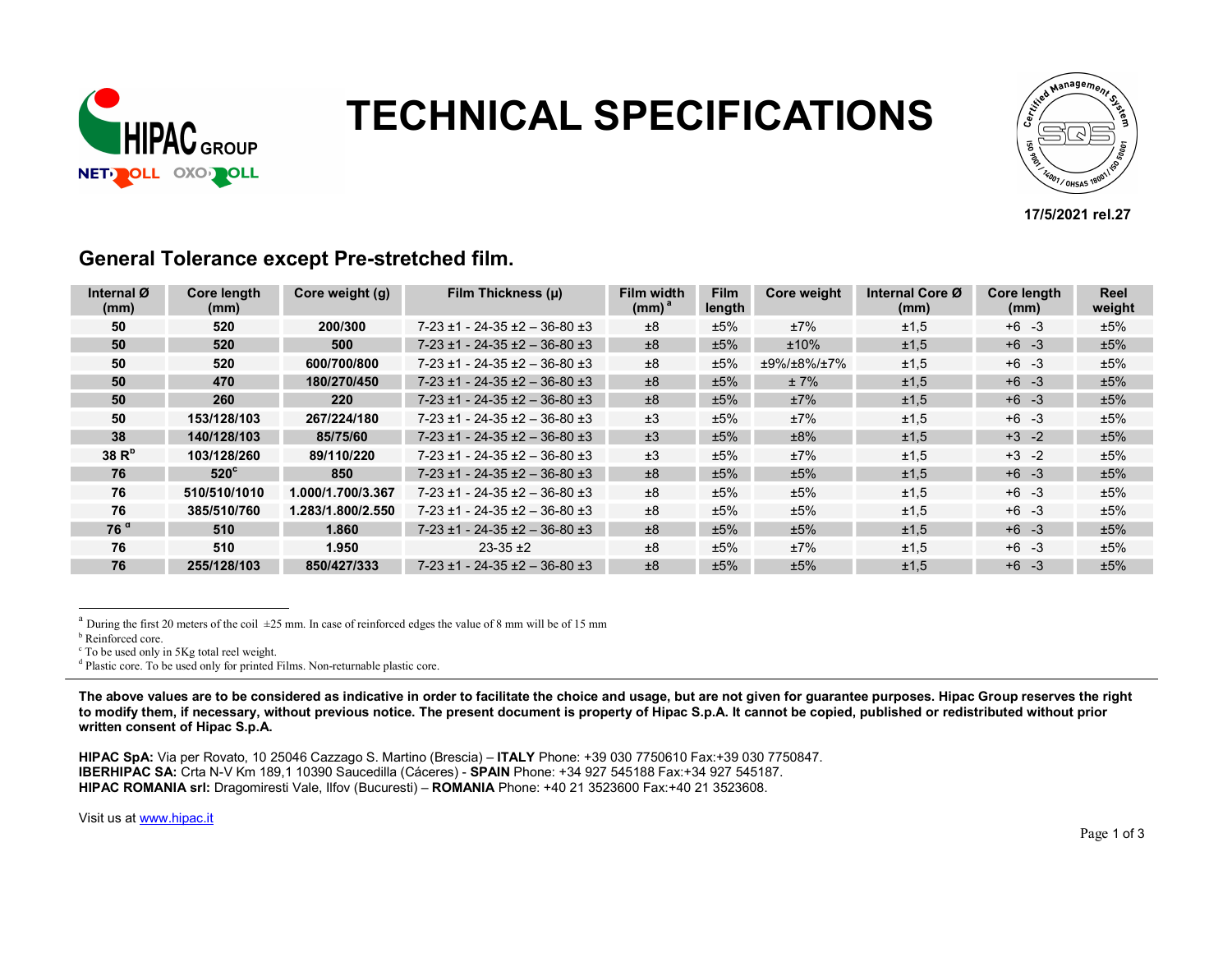

# TECHNICAL SPECIFICATIONS



#### 17/5/2021 rel.27

#### Pre-stretched film Tolerance.

| Internal Ø | Core length            | <b>Film Average Thickness</b> | <b>Film width</b> | <b>Film</b> | Core   | Internal Core Ø | Core length | <b>Reel</b> |
|------------|------------------------|-------------------------------|-------------------|-------------|--------|-----------------|-------------|-------------|
| (mm)       |                        |                               | (mm)              | length      | weight | (mm)            | (mm)        | weight      |
| 76         | 460 mm weight 1,533 Kg |                               | ±10               | ±7%         | ±5%    | ±1,5            | $+6$        | $±7\%$      |
| 50         | 470 mm weight 0,27 Kg  |                               | ±10               | ±7%         | ±7%    | ±1,5            | $+6$        | $±7\%$      |
| 50         | 470 mm weight 0,45 Kg  |                               | ±10               | ±7%         | ±7%    | ±1,5            | $+6$        | ± 7%        |

### "Sunlight Resistance" for the printing on printed film.

|         |          |          | June-July-August September-April-May October-November-March December-January-February |
|---------|----------|----------|---------------------------------------------------------------------------------------|
| 40 davs | 120 days | 240 davs | 720 davs                                                                              |

• The above mentioned values (tested with instrument XENOTEST 150 S) are considered with the sunlight in the range of the Washington meridian; Exposure from 9:00 to 15:00.

Although HIPAC uses colours with "Light Resistance" index 7 for printing but due to the fact that the film can be exposed under innumerable situations which mean uncontrolled solar radiation quantities absorbed, HIPAC does not guarantee the duration and appearance of the printing in printed films.

### Printed film Tolerance.

For printed films the printing width and/or height can vary, depending on the thickness, by 5%.

The above values are to be considered as indicative in order to facilitate the choice and usage, but are not given for guarantee purposes. Hipac Group reserves the right to modify them, if necessary, without previous notice. The present document is property of Hipac S.p.A. It cannot be copied, published or redistributed without prior written consent of Hipac S.p.A.

HIPAC SpA: Via per Rovato, 10 25046 Cazzago S. Martino (Brescia) – ITALY Phone: +39 030 7750610 Fax:+39 030 7750847. IBERHIPAC SA: Crta N-V Km 189,1 10390 Saucedilla (Cáceres) - SPAIN Phone: +34 927 545188 Fax:+34 927 545187. HIPAC ROMANIA srl: Dragomiresti Vale, Ilfov (Bucuresti) – ROMANIA Phone: +40 21 3523600 Fax:+40 21 3523608.

Visit us at www.hipac.it